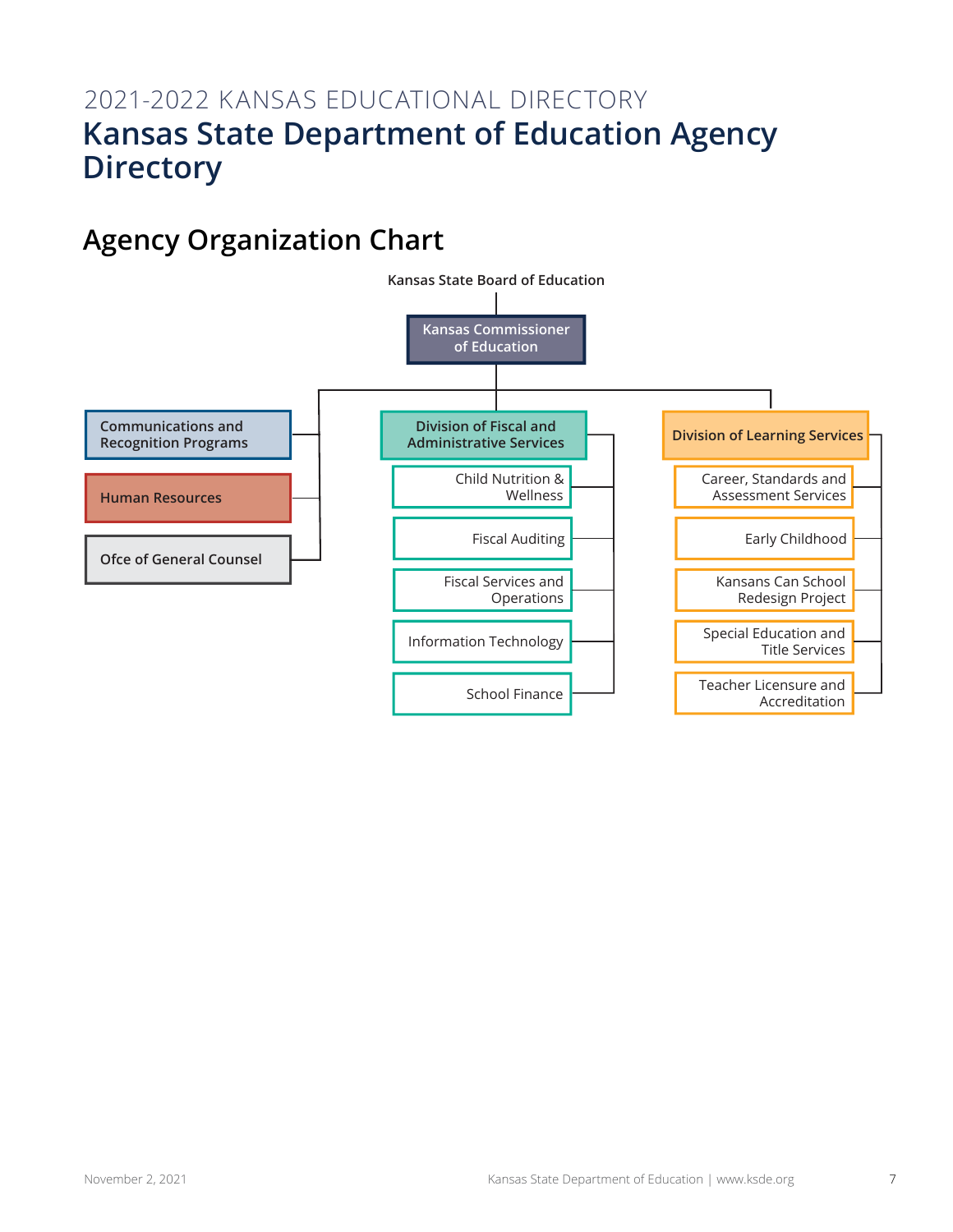# **Team Abbreviations**

| <b>CNW</b>   | Child Nutrition and Wellness                          |
|--------------|-------------------------------------------------------|
| <b>CRP</b>   | Communications and Recognition Programs               |
| <b>CSAS</b>  | Career, Standards and Assessment Services             |
| <b>CTE</b>   | Career and Technical Education                        |
| <b>DLS</b>   | Division of Learning Services                         |
| EC           | Early Childhood                                       |
| <b>ELA</b>   | English Language Arts                                 |
| <b>ELL</b>   | English Language Learners                             |
| <b>ESL</b>   | English as a Second Language                          |
| FA           | <b>Fiscal Auditing</b>                                |
| <b>FACS</b>  | Family and Consumer Sciences                          |
| <b>FAS</b>   | Division of Fiscal and Administrative Services        |
| <b>FCCLA</b> | Family, Career and Community Leaders of America       |
| <b>FCS</b>   | Family and Consumer Sciences                          |
| <b>FFA</b>   | <b>Future Farmers of America</b>                      |
| <b>FSO</b>   | Fiscal Services and Operations                        |
| GC           | Office of General Counsel                             |
| HR.          | Human Resources                                       |
| IPS.         | Individual Plan of Study                              |
| ΙT           | Information Technology                                |
| <b>KEEP</b>  | Kansas Educator Evaluation Protocol                   |
| KCCMS        | Kansas Course Codes Management System                 |
| <b>KESA</b>  | Kansas Education Systems Accreditation                |
| <b>KIDS</b>  | Kansas Individual Data on Students                    |
| KSBE         | Kansas State Board of Education                       |
| KSDE         | Kansas State Department of Education                  |
| LiNK         | Literacy Network of Kansas - Striving Readers Program |
| <b>NAEP</b>  | National Assessment of Education Progress             |
| ос           | Office of the Commissioner                            |
| RE           | Research and Evaluation                               |
| SBSU         | School Bus Safety Unit                                |
| SECD         | Social-Emotional and Character Development            |

- **SETS** Special Education and Title Services
- **SF** School Finance
- **SSSU** Safe and Secure Schools Unit
- **STEM** Science, Technology, Engineering and Mathematics
	- **TLA** Teacher Licensure and Accreditation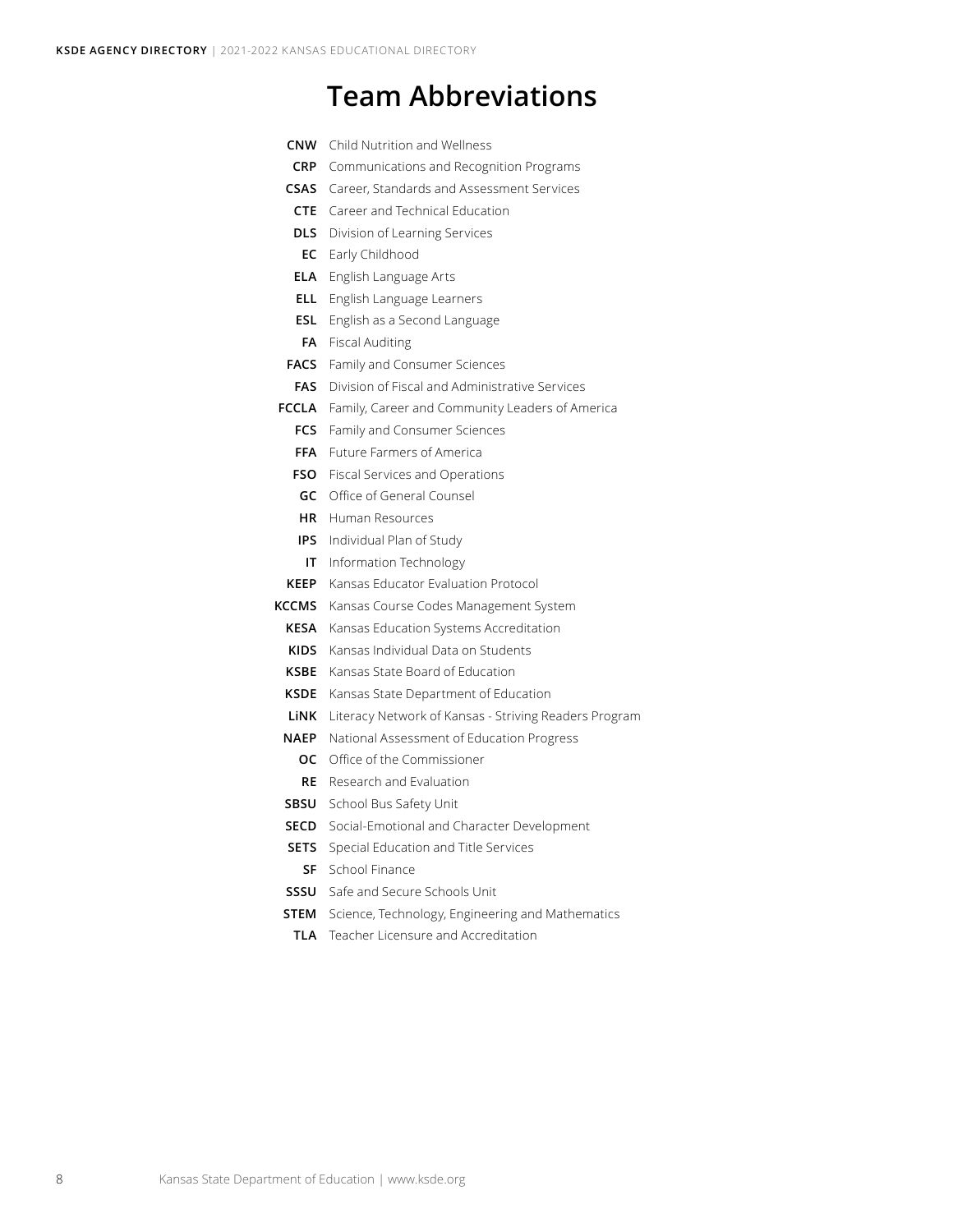# **Office of the Commissioner**

| Dr. Randy Watson          | Kansas Commissioner of Education | (785) 296-3202 |
|---------------------------|----------------------------------|----------------|
| Makayla Auldridge         | Administrative Officer           | (785) 296-3202 |
| <b>BOARD OF EDUCATION</b> |                                  |                |
| Peggy L. Hill             | <b>Executive Secretary</b>       | (785) 296-3203 |

### **COMMUNICATIONS AND RECOGNITION PROGRAMS**

| Denise L. Kahler | Director                         | (785) 296-4876 |
|------------------|----------------------------------|----------------|
| Tamla Miller     | Public Service Administrator     | (785) 296-4950 |
| Ann Marie Bush   | <b>Communications Specialist</b> | (785) 296-7921 |
| Cheryl Franklin  | Graphic Designer Specialist      | (785) 296-4909 |
| Mike Welchhans   | Communications Specialist        | (785) 296-5223 |
|                  |                                  |                |

## **HUMAN RESOURCES**

| Wendy M. Fritz | Director                        | (785) 296-5363 |
|----------------|---------------------------------|----------------|
| Marissa Seele  | Administrative Specialist       | (785) 296-7795 |
| Sarah Miles    | Human Resources Professional II | (785) 296-3906 |

## **OFFICE OF GENERAL COUNSEL**

| R. Scott Gordon | General Counsel      | (785) 296-3204 |
|-----------------|----------------------|----------------|
| Cheryl Austin   | Legal Secretary      | (785) 296-3204 |
| Ronald Gish     | Special Investigator | (785) 296-4955 |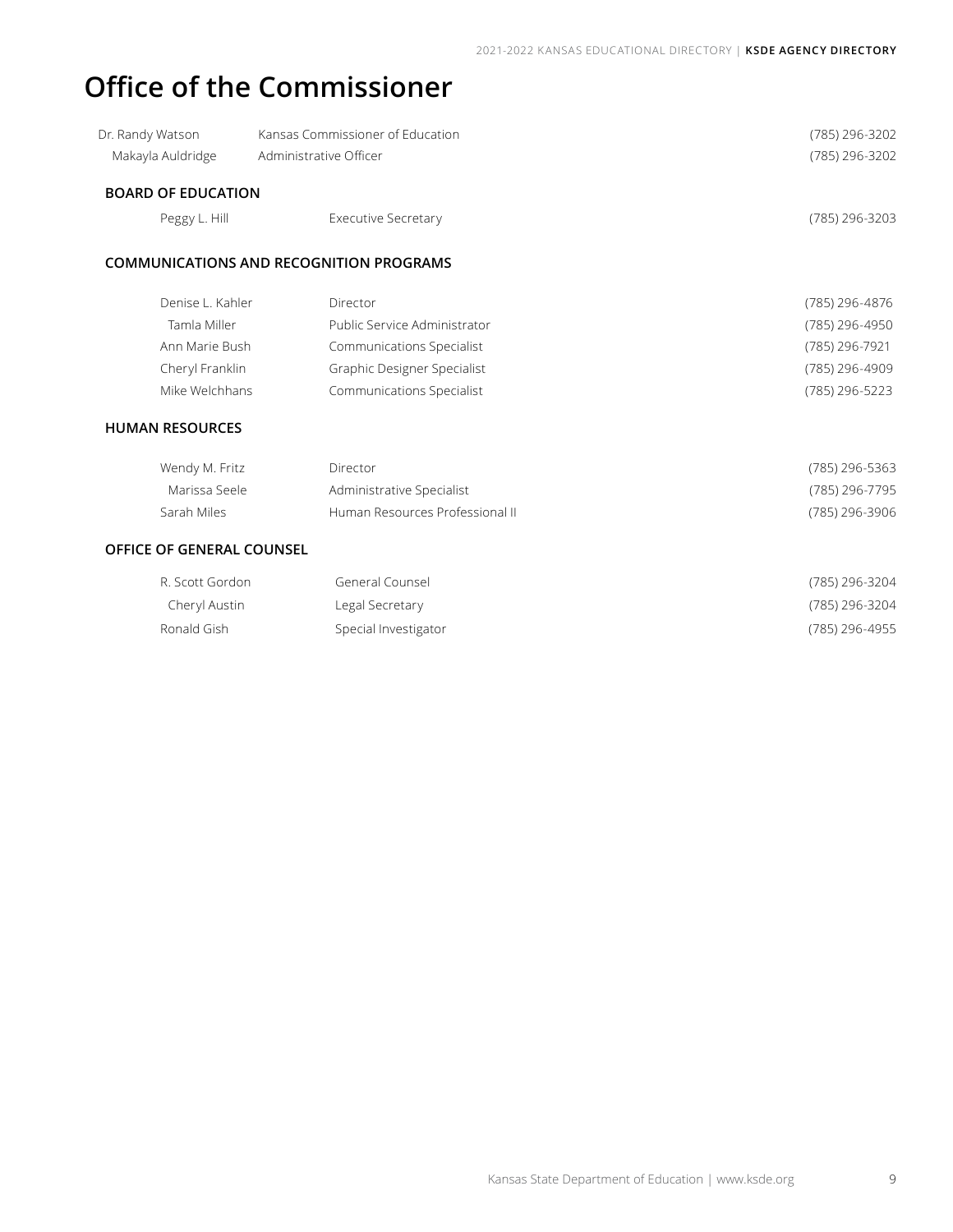# **Division of Fiscal and Administrative Services**

| Dr. S. Craig Neuenswander             | Deputy Commissioner                                                   | (785) 296-3871 |
|---------------------------------------|-----------------------------------------------------------------------|----------------|
| Sherry Root                           | Senior Administrative Specialist                                      | (785) 296-3871 |
| <b>CHILD NUTRITION &amp; WELLNESS</b> |                                                                       |                |
| Cheryl Johnson, MS, RD, LD            | Director                                                              | (785) 296-2276 |
| Sarah Bruschi                         | Senior Administrative Assistant                                       | (785) 296-2276 |
| Pam Rosebaugh                         | Public Service Administrator                                          | (785) 296-2276 |
| Julie A. Henry, MSEd                  | Assistant Director                                                    | (785) 296-2276 |
| Jill Ladd, MPH, RD, LD                | Assistant Director                                                    | (785) 296-2276 |
| Arleen Anderson, RD, LD               | Child Nutrition Consultant                                            | (785) 296-2276 |
| Meg Boggs                             | Body Venture Manager                                                  | (785) 296-2276 |
| Emily Bonilla                         | Child Nutrition Consultant                                            | (785) 296-2276 |
| Karen Campbell                        | Senior Child Nutrition Consultant                                     | (785) 296-2276 |
|                                       | Kelley Chanay, MEd, RDN, LD Professional Development Project Director | (785) 296-2276 |
| Barb Depew, RD, LD                    | Farm to Plate Project Director                                        | (785) 296-2276 |
| Angela Dittmer                        | Child Nutrition Consultant                                            | (785) 296-2276 |
| Diane Dysart                          | Program Consultant II                                                 | (785) 296-2276 |
| Diana Floyd, RD, LD                   | Child Nutrition Consultant                                            | (785) 296-2276 |
| Jeanie Galemore                       | Senior Child Nutrition Consultant                                     | (785) 296-2276 |
| Dessa Gifford                         | Child Nutrition Consultant                                            | (785) 296-2276 |
| Hilary Hanvey                         | Child Nutrition Consultant                                            | (785) 296-2276 |
| Kyleen Harris                         | Professional Development Specialist, Team Nutrition Project Director  | (785) 296-2276 |
| Laura Hodgson                         | Child Nutrition Consultant, Procurement Specialist                    | (785) 296-2276 |
| Cindy L. Johnson                      | Professional Development Specialist                                   | (785) 296-2276 |
| Dayna Kriley, MS, RD, LD              | Child Nutrition Consultant                                            | (785) 296-2276 |
| Alicia Newland                        | Child Nutrition Consultant                                            | (785) 296-2276 |
| Lynette Osner, RD, LD                 | Child Nutrition Consultant                                            | (785) 296-2276 |
| Rachel Schiferl, RD, LD               | Child Nutrition Consultant                                            | (785) 296-2276 |
| Karen Seymour, RD, LD                 | Child Nutrition Consultant                                            | (785) 296-2276 |
|                                       | Holly Steinlage, MPH, RD, LD Child Nutrition Consultant               | (785) 296-2276 |
| Hannah Tillery                        | Child Nutrition Consultant                                            | (785) 296-2276 |
|                                       |                                                                       |                |

## **FISCAL AUDITING**

| Director                  | (785) 296-4976 |
|---------------------------|----------------|
| Administrative Specialist | (785) 296-4976 |
| Auditor III               | (785) 296-4976 |
| Audit Manager             | (785) 296-4976 |
| Auditor I                 | (785) 296-4976 |
| Auditor I                 | (785) 296-4976 |
| Auditor II                | (785) 296-4976 |
| Auditor I                 | (785) 296-4976 |
| Auditor I                 | (785) 296-4976 |
| Auditor I                 | (785) 296-4976 |
| Auditor I                 | (785) 296-4976 |
| Auditor II                | (785) 296-4976 |
| Auditor III               | (785) 296-4976 |
| Auditor III               | (785) 296-4976 |
|                           |                |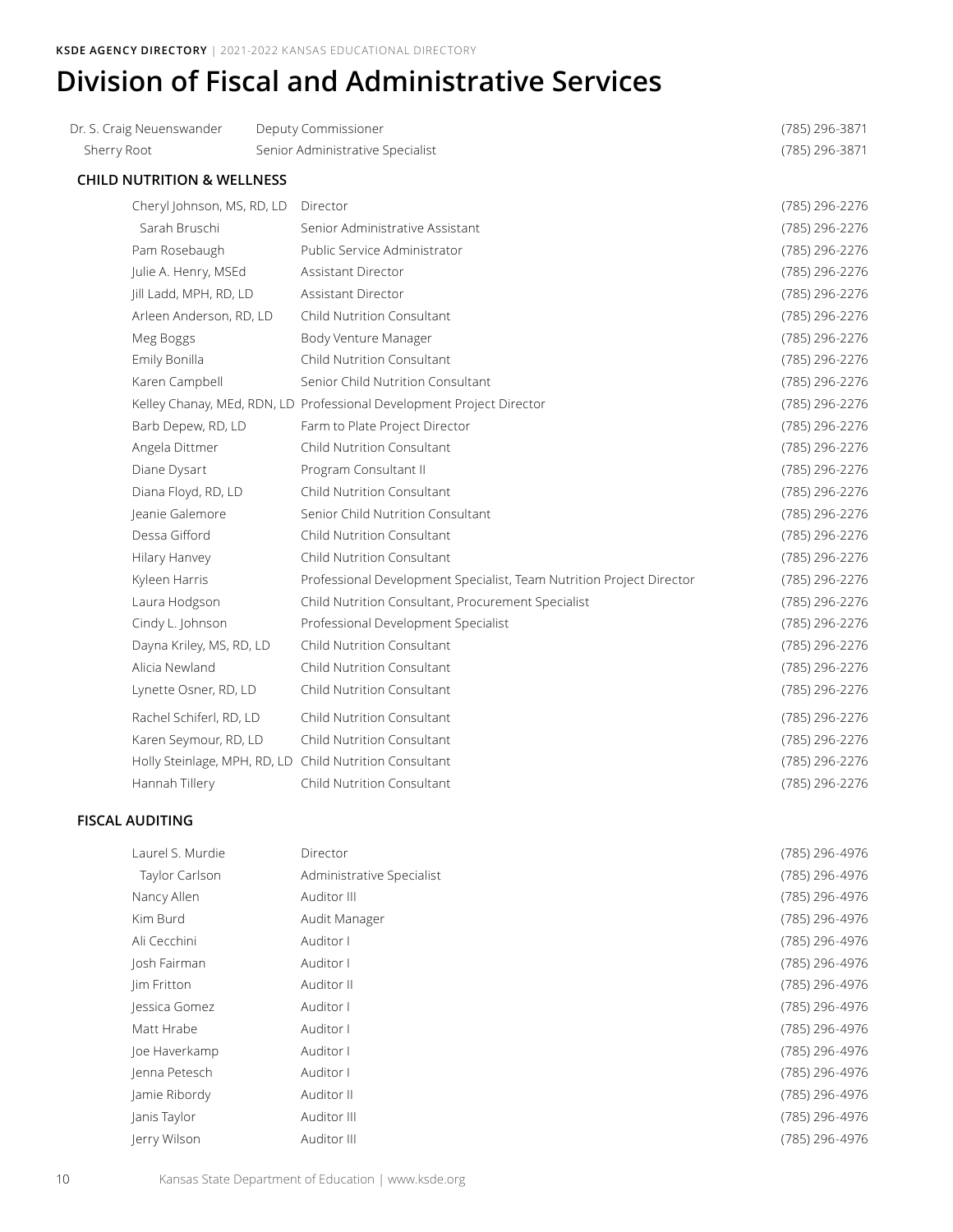### **FISCAL SERVICES AND OPERATIONS**

| John Hess        | Director                          | (785) 296-4962 |
|------------------|-----------------------------------|----------------|
| Angie Funk       | Assistant Director                | (785) 296-3264 |
| Courtnie Cowsert | Accountant III                    | (785) 296-3962 |
| Denise Dallman   | Accountant III                    | (785) 296-5060 |
| Erik W. Liggett  | Accountant III                    | (785) 296-0976 |
| Tim Mears        | General Maintenance Repair Tech I | (785) 296-3152 |
| Jamie Merklein   | Accountant III                    | (785) 296-3674 |
| Angela Rosier    | Accountant IV                     | (785) 296-0784 |
| Jaycee Winder    | Accountant III                    | (785) 296-8933 |
| Deb Smith        | Public Service Administrator      | (785) 296-3263 |

### **INFORMATION TECHNOLOGY**

| Kathi Grossenbacher     | Director                              | (785) 296-3399 |
|-------------------------|---------------------------------------|----------------|
| Janet Williams          | Administrative Specialist             | (785) 296-7931 |
| Kyle Lord               | Assistant Director                    | (785) 296-6155 |
| Todd Lowe               | Assistant Director                    | (785) 296-7115 |
| Anna Riffey             | Administrative Specialist             | (785) 296-6829 |
| Axel Araujo             | Database Administrator                | (785) 296-3418 |
| Christine Armstrong     | Systems Software Staff Consultant     | (785) 296-5711 |
| Josh Bailey             | Applications Developer                | (785) 296-0758 |
| Tammy R. Blaess         | Applications Developer II             | (785) 296-2316 |
| Sharon Bloom            | IT Requirements Analyst               | (785) 296-3915 |
| Jenna Cook              | Project Manager                       | (785) 296-7943 |
| Julie V. Cook           | Project Manager                       | (785) 296-3300 |
| Denise Davis            | Requirements Analyst                  | (785) 368-7192 |
| Eric Dehner             | Technology Support Consultant         | (785) 296-4961 |
| Chris Edwards           | Systems Software Staff Consultant     | (785) 296-1222 |
| Timothy Enneking        | <b>Enterprise Security Specialist</b> | (785) 296-0950 |
| Parker Frikson          | Webmaster                             | (785) 296-4958 |
| Angie Feyh              | Quality Assurance Technician          | (785) 291-3574 |
| Kevin Fross             | <b>Enterprise Architect</b>           | (785) 291-3622 |
| Jennifer Hayes          | Requirements Analyst                  | (785) 296-6331 |
| Andrew Higgins          | Enterprise Support Specialist         | (785) 296-6766 |
| Greg Hiszczynskyj       | Database Administrator                | (785) 296-4928 |
| Brian Hosey             | <b>Enterprise Support Specialist</b>  | (785) 296-3709 |
| Jason Howe              | Applications Developer                | (785) 296-3544 |
| Mike Jordan             | Project Manager                       | (785) 296-1970 |
| Shuming Li              | Applications Developer II             | (785) 296-7976 |
| Stuart Lillie           | Systems Software Staff Consultant     | (785) 368-7127 |
| <b>Bob Mather</b>       | Applications Developer II             | (785) 296-2317 |
| <b>Richard Matteson</b> | Project Manager                       | (785) 291-3534 |
| Karen McClintock        | Technology Support Technician II      | (785) 291-0599 |
| Christopher Ortega      | Senior Trainer                        | (785) 291-3512 |
| Sarah Palubinski        | Project Manager - KIDS                | (785) 296-3575 |
| Dina Patel              | Applications Developer II             | (785) 296-6143 |
| Matt Preston            | Applications Developer II             | (785) 291-3679 |
| Michael Reb             | Applications Development Supervisor   | (785) 296-5125 |
| Donna Reinert           | Applications Developer III            | (785) 296-1208 |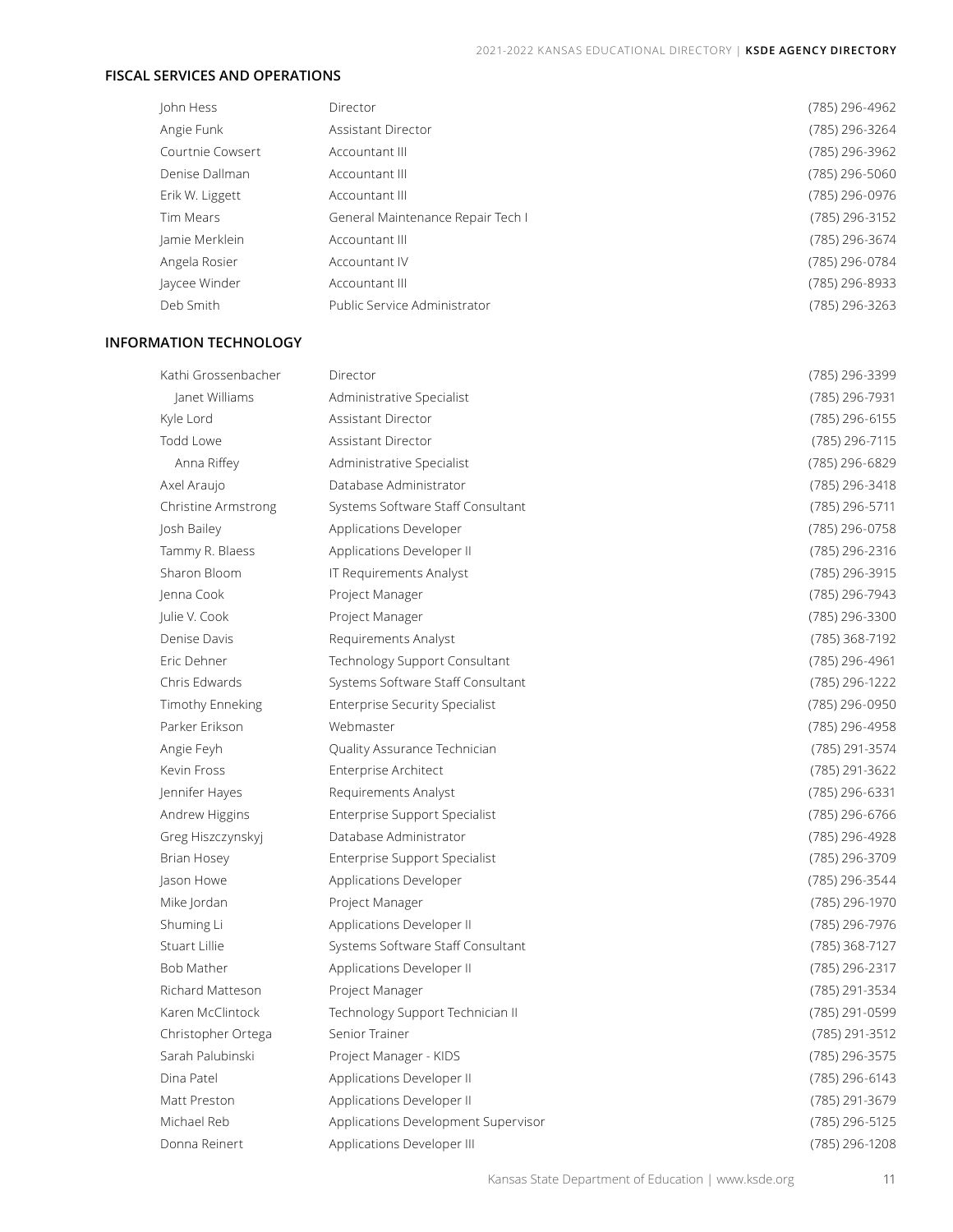## **KSDE Agency Directory** | 2021-2022 KANSAS EDUCATIONAL DIRECTORY

| Phillip Salyer      | System Software Staff Consultant        | (785) 368-8040 |
|---------------------|-----------------------------------------|----------------|
| Melanie Scott       | Trainer                                 | (785) 291-3514 |
| Suzie Sebring       | Information Systems Manager             | (785) 296-4036 |
| Jennifer S. Shaffer | Information Systems Manager             | (785) 296-5240 |
| Zach Smith          | Systems Software Staff Consultant       | (785) 296-5080 |
| Tom Tosh            | Data Coordinator                        | (785) 296-5039 |
| Philip Watkins      | Technology Support Technician II        | (785) 296-5229 |
| Nathan Weedin       | <b>IT Security Analyst</b>              | (785) 296-5084 |
| Lindsay Wells       | Technology Support Consultant           | (785) 296-8392 |
| Kelley Wiley        | Project Manager                         | (785) 296-5069 |
| Charlotte Zeller    | Project Manager/Data Compliance Officer | (785) 291-3312 |
| Raymond L. Zwiener  | Information Systems Manager             | (785) 296-2226 |

## **SCHOOL FINANCE**

| Dale Brungardt     | Director                                                       | (785) 296-3872 |
|--------------------|----------------------------------------------------------------|----------------|
| Katie Albright     | Administrative Specialist                                      | (785) 296-3872 |
| Sara Barnes        | Assistant Director                                             | (785) 296-4972 |
| Jennifer L. Barger | Public Service Administrator II                                | (785) 296-4965 |
| John Calvert       | Head School Safety Specialist, Safe and Secure Schools Unit    | (785) 296-7056 |
| Keith Dreiling     | Head School Bus Safety Specialist, School Bus Safety Unit      | (785) 296-4567 |
| Annette Blevins    | Senior Administrative Assistant, School Bus Safety Unit        | (785) 296-3551 |
| Jim Green          | School Safety Specialist, Safe and Secure Schools Unit         | (785) 296-4946 |
| Rose Ireland       | Public Service Administrator II                                | (785) 296-4973 |
| Nicole K. Norwood  | Public Service Administrator II                                | (785) 296-2020 |
| Melissa Ostermeyer | School Bus Training Coordinator, School Bus Safety Unit        | (785) 296-5659 |
| Dennis Tate        | School Bus Safety Assistant Specialist, School Bus Safety Unit | (785) 296-4545 |
| Christie Wyckoff   | Public Service Administrator                                   | (785) 296-6321 |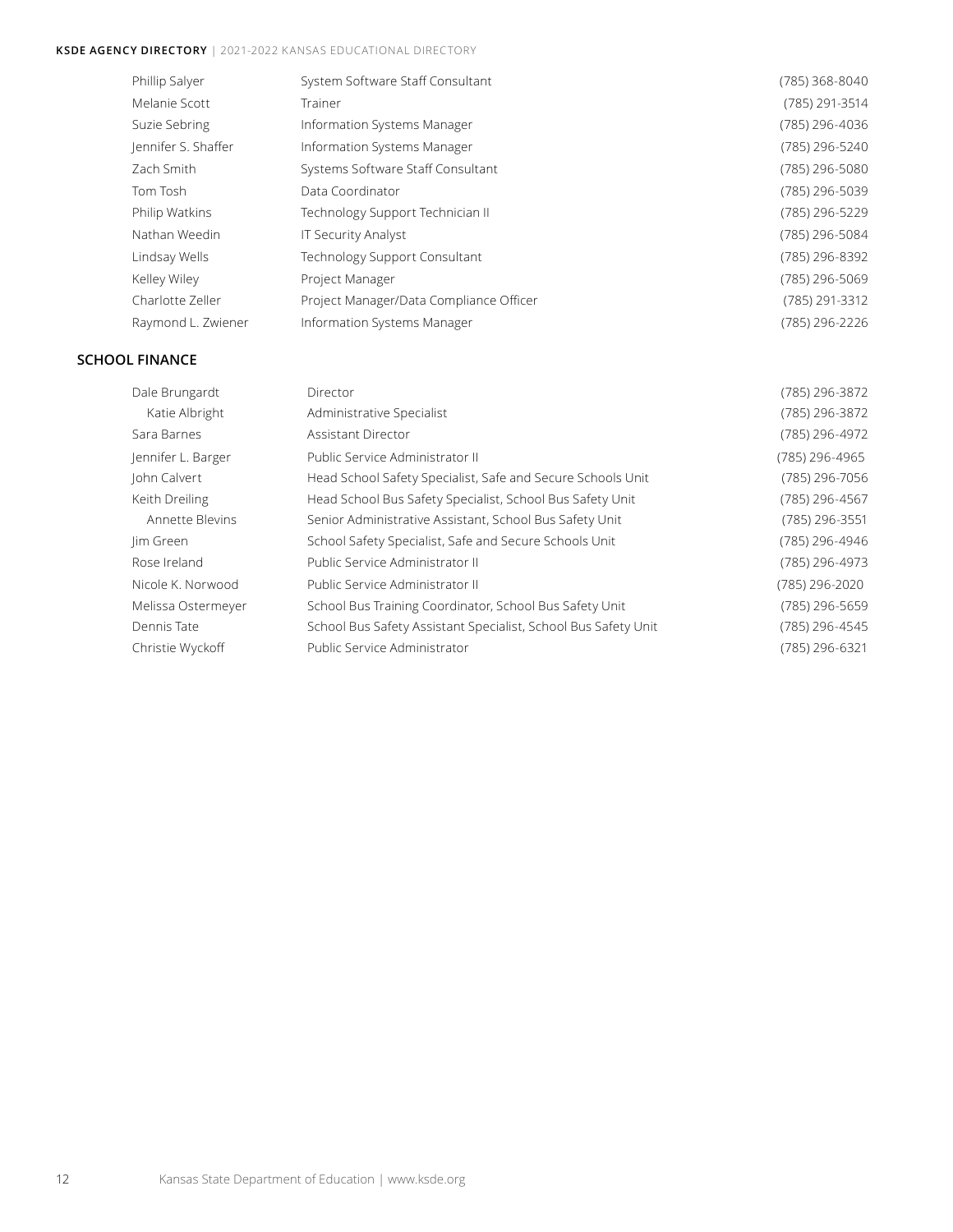# **Division of Learning Services**

| Dr. Brad Neuenswander | Deputy Commissioner                   | (785) 296-2303 |
|-----------------------|---------------------------------------|----------------|
| Pat Bone              | Senior Administrative Specialist      | (785) 296-2303 |
| Dr. Tammy Mitchell    | Elementary School Redesign Specialist | (785) 296-4623 |
| Sarah D. Perryman     | School Redesign Coordinator           | (785) 296-1074 |
| Jay Scott             | Secondary School Redesign Specialist  | (785) 296-6818 |

### **CAREER, STANDARDS AND ASSESSMENT SERVICES**

| Scott E. Smith        | Director                                                                                                                                                                                                                                               | (785) 296-3142 |
|-----------------------|--------------------------------------------------------------------------------------------------------------------------------------------------------------------------------------------------------------------------------------------------------|----------------|
| Tierney Kirtdoll      | Administrative Specialist                                                                                                                                                                                                                              | (785) 296-3142 |
| Stacy L. Smith        | Assistant Director - IPS, CTE                                                                                                                                                                                                                          | (785) 296-4351 |
| Dr. David Fernkopf    | Assistant Director - Curricular Standards, Virtual Schools                                                                                                                                                                                             | (785) 296-8447 |
| Michelle Irvine       | Senior Administrative Assistant                                                                                                                                                                                                                        | (785) 296-2078 |
| Beth Fultz            | Assistant Director - Assessment, Postsecondary                                                                                                                                                                                                         | (785) 296-2325 |
| Juanita Anderson      | Senior Administrative Assistant                                                                                                                                                                                                                        | (785) 296-1978 |
| Barbara A. Bahm       | Senior Administrative Assistant                                                                                                                                                                                                                        | (785) 291-3538 |
| Kelli Byrne           | Grant Fiscal Officer                                                                                                                                                                                                                                   | (785) 296-3637 |
| Julie C. Ewing        | Coordinator, Assessment                                                                                                                                                                                                                                | (785) 296-4349 |
| Joyce Huser           | Education Program Consultant - Fine Arts                                                                                                                                                                                                               | (785) 296-4932 |
| Lee Jones             | Public Service Executive I, ACT                                                                                                                                                                                                                        | (785) 296-7922 |
| Dr. Robyn Kelso       | Education Program Consultant - Graduation/DGSR                                                                                                                                                                                                         | (785) 296-3444 |
| Stephen King          | Program Manager - STEM                                                                                                                                                                                                                                 | (785) 296-1893 |
| Pam Lamb              | Public Service Executive I, State FCCLA Advisor                                                                                                                                                                                                        | (785) 296-2164 |
| Nathan McAlister      | Humanities Program Manager                                                                                                                                                                                                                             | (785) 296-3892 |
| Joann McRell          | Program Manager - Humanities                                                                                                                                                                                                                           | (785) 296-2144 |
| Kathleen T. Mercer    | Coordinator - Carl D. Perkins Funding                                                                                                                                                                                                                  | (785) 296-2307 |
| Kimberly A. Muff      | Education Program Consultant - Literacy Network of Kansas (LiNK), Striving<br>Readers Program                                                                                                                                                          | (785) 296-7779 |
| Nikkolas Nelson       | Education Program Consultant - Arts/AV Communications Career Cluster,<br>Information Technology Career Cluster                                                                                                                                         | (785) 296-7285 |
| Regina L. Peszat, PhD | Education Program Consultant - World Languages, Visiting International Teachers<br>Program                                                                                                                                                             | (785) 296-1891 |
| Kent Reed             | Education Program Consultant - Counseling, SECD, Academic/Behavioral and<br>Technical Integration, Juvenile Justice (SB 367)                                                                                                                           | (785) 296-8109 |
| Meg Richard           | Program Manager - STEM                                                                                                                                                                                                                                 | (785) 296-8108 |
| Crystal Roberts       | Education Program Consultant - Architecture and Construction Career Cluster,<br>Engineering Career Cluster, Manufacturing Career Cluster, Law, Public Safety and<br>Security Career Cluster, Transportation, Distribution and Logistics Career Cluster | (785) 296-2221 |
| Guy Shoulders         | Education Program Consultant - Agriculture, Food and Natural Resources Career<br>Cluster, FFA State Advisor                                                                                                                                            | (785) 296-3956 |
| Kelly Spurgeon, PhD   | Senior Education Research Analyst                                                                                                                                                                                                                      | (785) 296-4924 |
| Hayley Steinlage      | Senior Education Research Analyst                                                                                                                                                                                                                      | (785) 296-6177 |
| Mark Stephenson       | Coordinator - National Assessment of Educational Progress (NAEP), International<br>Assessments                                                                                                                                                         | (785) 296-7933 |
| Helen Swanson         | Education Program Consultant - FACS                                                                                                                                                                                                                    | (785) 296-4912 |
| Mark Thompson, PhD    | Education Program Consultant - Health and Physical Education                                                                                                                                                                                           | (785) 296-6823 |
| Becky Warren          | Public Service Executive I - SkillsUSA State Director                                                                                                                                                                                                  | (620) 820-9367 |
| Amanda Williams       | Public Service Administrator - Pathways helpdesk, KCCMS                                                                                                                                                                                                | (785) 296-4908 |
|                       |                                                                                                                                                                                                                                                        |                |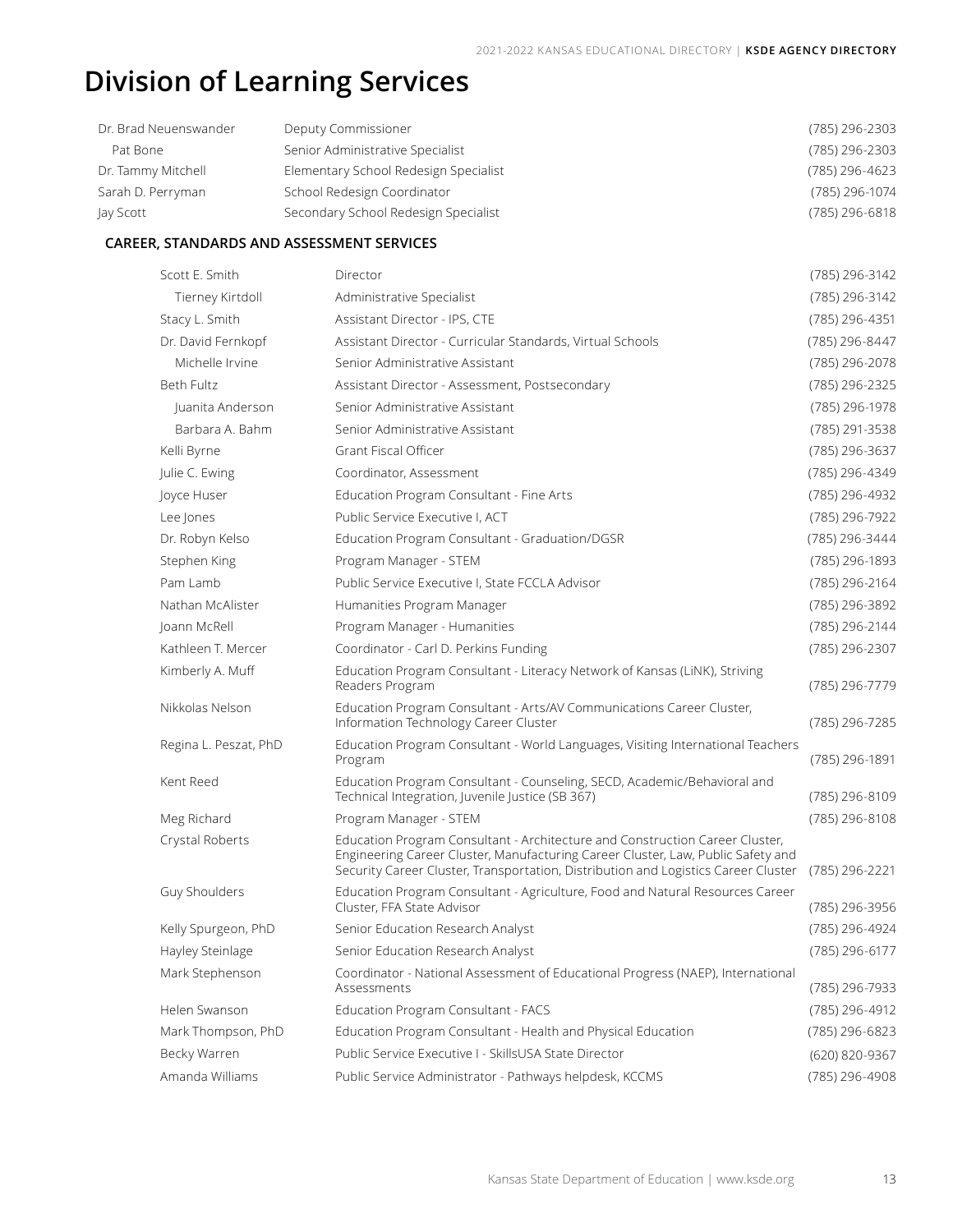## **KSDE Agency Directory** | 2021-2022 KANSAS EDUCATIONAL DIRECTORY

### **EARLY CHILDHOOD**

| Amanda Petersen     | Director                                                              | (785) 296-7929 |
|---------------------|-----------------------------------------------------------------------|----------------|
| <b>Beccy Strohm</b> | Administrative Specialist                                             | (785) 296-6602 |
| Jordan Christian    | Public Service Executive II - Kansas Interagency Coordinating Council | (785) 296-3953 |
| Natalie McClane     | <b>Education Program Consultant</b>                                   | (785) 296-5081 |
| Julie Rand          | <b>Education Program Consultant</b>                                   | (785) 296-1944 |
| Nis Wilbur          | <b>Education Program Consultant</b>                                   | (785) 296-4964 |

### **SPECIAL EDUCATION AND TITLE SERVICES**

| <b>Bert Moore</b>    | Director                                   | (785) 291-3097 |
|----------------------|--------------------------------------------|----------------|
| Doug Boline          | Assistant Director                         | (785) 296-2600 |
| Josie McClendon      | Administrative Specialist                  | (785) 296-5608 |
| Kerry Haag           | Assistant Director                         | (785) 291-3098 |
| Tate Toedman         | <b>Assistant Director</b>                  | (785) 296-6714 |
| Kayla Love           | Senior Administrative Assistant            | (785) 296-6066 |
| Catherine Swain      | Senior Administrative Assistant            | (785) 296-7454 |
| Dean Zajic           | State and Federal Programs Coordinator     | (785) 296-2425 |
| Renee L. Brant       | Administrative Specialist                  | (785) 296-7077 |
| Evelyn V. Alden      | Public Service Administrator               | (785) 296-3868 |
| Shanna Bigler        | Mental Health Education Program Consultant | (785) 296-4941 |
| Nicole Clark         | Program Consultant II                      | (785) 296-4925 |
| Lori Creason         | Public Service Executive                   | (785) 296-6886 |
| <b>Brian Dempsey</b> | Attorney                                   | (785) 296-6518 |
| Pat Hill             | <b>Education Program Consultant</b>        | (785) 296-3137 |
| Joan Houghton, EdD   | <b>Education Program Consultant</b>        | (785) 296-2515 |
| Trevor Huffman       | Public Service Executive                   | (785) 296-3743 |
| Christine Macy       | Education Program Consultant               | (785) 296-3287 |
| Karen Maddox         | Public Service Administrator               | (785) 291-3098 |
| Stacie Martin        | <b>Education Program Consultant</b>        | (785) 296-6855 |
| Stacey Noll          | Data Coordinator                           | (785) 296-3129 |
| Angela Rice          | Public Service Executive                   | (785) 296-1785 |
| Cary Rogers          | <b>Education Program Consultant</b>        | (785) 296-0916 |
| Maureen Ruhlman      | <b>Education Program Consultant</b>        | (785) 296-1101 |
| lean Rush            | <b>Education Program Consultant</b>        | (785) 296-7884 |
| Amy Rzadczynski      | <b>Education Program Consultant</b>        | (785) 296-6035 |
| Kelly Steele         | <b>Education Program Consultant</b>        | (785) 296-2050 |
| Mason Vosburgh       | Special Education Data Manager             | (785) 296-4945 |
| Mark Ward, JD        | Attorney                                   | (785) 296-0920 |
| Christy Weiler       | Coordinator                                | (785) 296-1712 |
| Ryan Weir            | Data Coordinator                           | (785) 296-7260 |
|                      |                                            |                |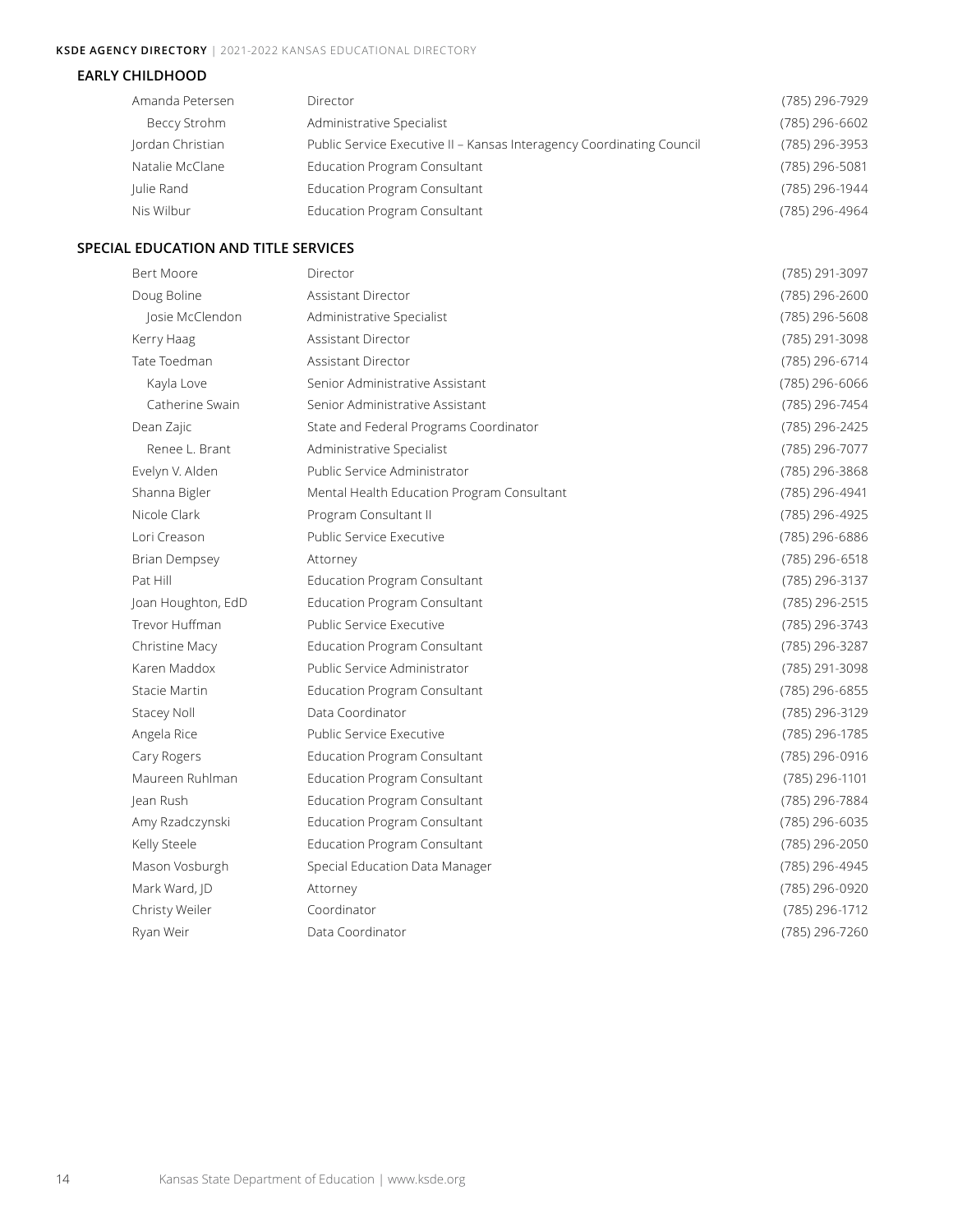### **TEACHER LICENSURE AND ACCREDITATION**

| Dr. Mischel D. Miller,   | Director                                                  | (785) 296-8010 |
|--------------------------|-----------------------------------------------------------|----------------|
| Leah Zeller              | Administrative Specialist                                 | (785) 296-8012 |
| Shane Carter             | Assistant Director                                        | (785) 296-2289 |
| Jessica Noble            | Executive Director, Kansas Volunteer Commission           | (785) 296-3163 |
| Jessica Apodaca          | Public Service Administrator, Kansas Volunteer Commission | (785) 296-0952 |
| Jeannette Nobo           | Assistant Director - KESA                                 | (785) 296-4948 |
| Leslie Bruton            | Coordinator                                               | (785) 296-8011 |
| Christa J. Chesmore      | Public Service Administrator                              | (785) 296-1105 |
| Catherine Chmidling, PhD | Education Program Consultant - Higher Education           | (785) 291-3573 |
| Cindy Coleman            | Public Service Administrator                              | (785) 296-4935 |
| Connie Comstock          | Administrative Assistant - Licensure                      | (785) 296-2733 |
| Brea Cudney Christian    | <b>Education Program Consultant</b>                       | (785) 296-5712 |
| Kay Emerson              | AmeriCorps Director, Kansas Volunteer Commission          | (785) 368-6232 |
| John Girodat             | <b>Education Program Consultant</b>                       | (785) 368-7356 |
| Ed Kalas                 | Education Program Consultant - KESA                       | (785) 296-2198 |
| Luke McClurg             | Public Service Administrator                              | (785) 296-5138 |
| Robyn Meinholdt          | Public Service Administrator - Driver Education           | (785) 296-3379 |
| Myron Melton             | <b>KESA Coordinator</b>                                   | (785) 296-8110 |
| Joe Midgley              | <b>Education Program Consultant</b>                       | (785) 291-3374 |
| Amanda Noll              | Financial Officer, Kansas Volunteer Commission            | (785) 368-6207 |
| Meg Pearson              | Kansas Volunteer Commission Deputy Director               | (785) 296-5712 |
| Elaine Rodriguez         | Administrative Specialist                                 | (785) 368-7436 |
| Diana Stephan            | Licensure Coordinator                                     | (785) 296-2280 |
| Myra K. Stithem          | Public Service Administrator                              | (785) 296-3835 |
| Michelle Treggo          | Administrative Assistant                                  | (785) 368-7436 |
| Ann Yates                | Educator Evaluation and Special Projects Coordinator      | (785) 296-5140 |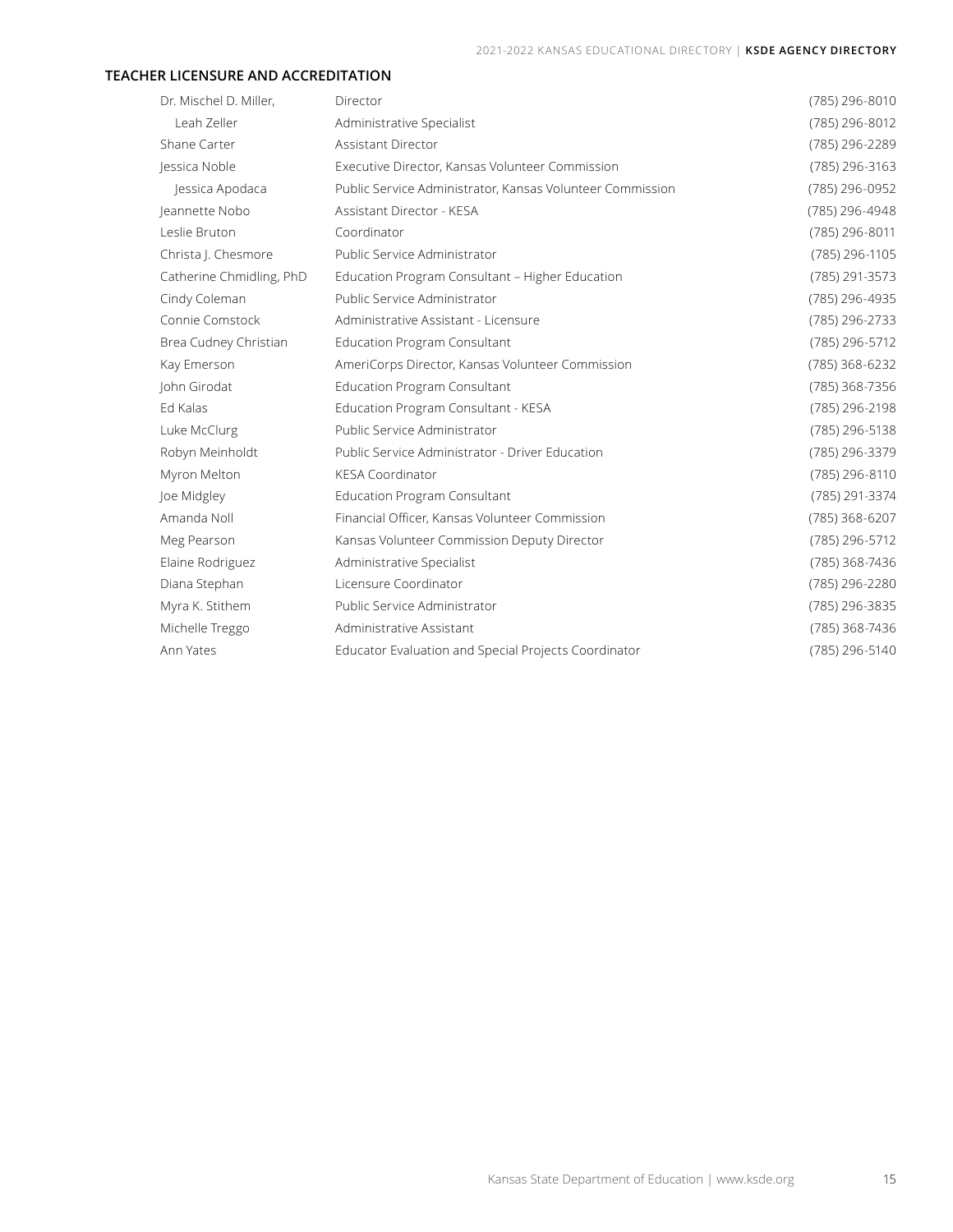# **Agency Staff List**

## **BY FIRST NAME**

### **KSDE MAIN NUMBER (785) 296-3201**

**A** Ali Cecchini (785) 296-4976<br>Alicia Newland (785) 296-2276 Alicia Newland (785) 296-2276 Amanda Petersen (785) 296-7929 Amanda Williams (785) 296-4908 Amy Rzadczynski (785) 296-6035 Andrew Higgins (785) 296-6766 Angela Dittmer (785) 296-2276<br>Angela Rice (785) 296-1785 Angela Rosier (785) 296-0784 Angie Feyh (785) 291-3574 Angie Funk (785) 296-3264<br>Ann Yates (785) 296-5140 Ann Marie Bush (785) 296-7921 Annette Blevins (785) 296-3551 Arleen Anderson (785) 296-2276<br>Axel Araujo (785) 296-3418

**B**<br>Barb Depew Barbara Bahm (785) 291-3538 Beccy Strohm Becky Warren (620) 820-9367<br>Bert Moore (785) 291-3097 Bert Moore (785) 291-3097 Beth Fultz (785) 296-2325<br>Bob Mather (785) 296-2317 Brad Neuenswander (785) 296-2303<br>Brea Cudney Christian (785) 296-5712 Brea Cudney Christian Brian Dempsey (785) 296-6518 Brian Hosey (785) 296-3709

C<br>Cary Rogers Catherine Chmidling (785) 291-3573 Catherine Swain (785) 296-7454 Charlotte Zeller (785) 291-3312 Cheryl Franklin (785) 296-4909 Cheryl Johnson (785) 296-2276 Cheryl Austin (785) 296-3204 Chris Edwards (785) 296-1222 Christa Chesmore (785) 296-1105 Christie Wyckoff (785) 296-6321 Christine Armstrong (785) 296-5711 Christine Macy (785) 296-3287 Christopher Ortega (785) 291-3512 Christy Weiler (785) 296-1712 Cindy Johnson (785) 296-2276 Connie Comstock (785) 296-2733 Crystal Roberts

D<br>Dale Brungardt Dale Brungardt (785) 296-3872 Dayna Kriley (785) 296-2276 Dean Zajic (785) 296-2425 Denise Dallman (785) 296-5060 Denise Davis (785) 368-7192 Dennis Tate (785) 296-4545 Diana Floyd (785) 296-2276 Diana Stephan (785) 296-2280

(785) 368-6207 Angela Rice (785) 296-1785  $(785)$  296-5140 (785) 296-6829 (785) 296-3418 (785) 296-2276 (785) 296-2317<br>(785) 296-2303 (785) 296-0916 Cindy Coleman (785) 296-4935 (785) 296-3962<br>(785) 296-2221  $(785)$  296-8447 (785) 296-3263 **E G H**<br>Hannah Tillery **J** <sub>.</sub><br>Jeanie Galemore Josie McClendon<br>Joyce Huser

### $(785)$  296-2276 **K**

(785) 296-4876

Karen Campbell (785) 296-2276 Karen Maddox (785) 291-3098

Diane Dysart (785) 296-2276 (785) 296-6143 Donna Reinert (785) 296-1208  $(785)$  296-2600 (785) 296-2198 Elaine Rodriguez (785) 368-7436 Emily Bonilla (785) 296-2276 Eric Dehner (785) 296-4961<br>Erik Liggett (785) 296-0976 (785) 296-0976 Evelyn Alden (785) 296-3868 Greg Hiszczynskyj (785) 296-4928 (785) 296-3956 (785) 296-2276 Hayley Steinlage (785) 296-6177 Helen Swanson (785) 296-4912 Hilary Hanvey (785) 296-2276 Holly Steinlage (785) 296-2276 Jamie Merklein (785) 296-3674 )<br>Jamie Ribordy (1985) 296-4976<br>Janet Williams (1985) 296-7931 Janet Williams (785) 296-7931 -<br>Janis Taylor (785) 296-4976<br>Jason Howe (785) 296-3544 Jason Howe (785) 296-3544<br>Jay Scott (785) 296-6818  $(785)$  296-6818 -<br>Jaycee Winder (1785) 296-8933<br>Jean Rush (1785) 296-7884 (785) 296-7884<br>(785) 296-2276 Jeannette Nobo (785) 296-4948  $(785)$  296-7943 Jenna Petesch (785) 296-4976 Jennifer Hayes (785) 296-6331 Jennifer Barger (785) 296-4965 (785) 296-5240 Jerry Wilson (785) 296-4976 Jessica Apodaca (785) 296-0952 Jessica Gomez (785) 296-4976 Jessica Noble (785) 296-3163 Jill Ladd (785) 296-2276 (785) 296-4976 Jim Green (785) 296-4946 Joan Houghton (785) 296-2515 (785) 296-2144 Joe Haverkamp (785) 296-4976<br>Joe Midgley (785) 291-3374 Joe Midgley (785) 291-3374 (785) 296-7056 John Girodat (785) 368-7356 -<br>John Hess (785) 296-4962<br>Jordan Christian (785) 296-3953 (785) 296-3953 Josh Bailey (785) 296-0758 (785) 296-4976<br>(785) 296-5608 Joyce Huser (785) 296-4932 Juanita Anderson (785) 296-1978 Julie Rand (785) 296-1944 Julie Henry (785) 296-2276<br>Julie Ewing (785) 296-4349 Julie Ewing (785) 296-4349<br>Julie Cook (785) 296-3300  $(785)$  296-3300

Karen McClintock (785) 291-0599 Karen Seymour (785) 296-2276 Kathi Grossenbacher (785) 296-3399<br>Kathleen Mercer (785) 296-2307 Kathleen Mercer **L** Lindsay Wells **M** Mark Stephenson Mason Vosburgh Maureen Ruhlman Meg Pearson<br>Meg Richard Melissa Ostermeyer<br>Michael Reb Mischel Miller **N**<br>Nancy Allen Nathan McAlister (785) 296-3892 Nicole Clark (785) 296-4925 Nicole Norwood (785) 296-2020<br>Nikkolas Nelson (785) 296-7285 Nikkolas Nelson Nis Wilbur (785) 296-4964

Katie Albright (785) 296-3872 Kay Emerson (785) 368-6232 Kayla Love (785) 296-6066 Keith Dreiling (785) 296-4567 Kelley Chanay (785) 296-2276<br>Kelley Wiley (785) 296-5069 Kelli Byrne (785) 296-3637 Kelly Spurgeon (785) 296-4924 Kelly Steele (785) 296-2050 Kent Reed (785) 296-8109 Kerry Haag (785) 291-3098 Kevin Fross (785) 291-3622 Kim Burd (785) 296-4976 Kimberly Muff (785) 296-7779 Kyleen Harris (785) 296-2276 Laura Hodgson (785) 296-2276 Laura Jurgensen, JD (785) 296-5522 Laurel Murdie (785) 296-4976 Lee Jones (785) 296-7922 Leslie Bruton (785) 296-8011<br>Lindsav Wells (785) 296-8392 Lori Creason (785) 296-6886 Luke McClurg (785) 296-5138 Lynette Osner (785) 296-2276 Makayla Auldridge (785) 296-3202 Mark Thompson (785) 296-6823<br>Mark Ward (785) 296-0920 Matt Hrabe (785) 296-4976<br>Matt Preston (785) 291-3679 Meg Boggs (785) 296-2276 Meg Richard (785) 296-8108<br>Melanie Scott (785) 291-3514 Michelle Irvine (785) 296-2078<br>Michelle Treggo (785) 368-7436 Michelle Treggo (785) 368-7436<br>Mike Iordan (785) 296-1970 Mike Welchhans (785) 296-5223<br>Mischel Miller (785) 296-8010 Myra Stithem (785) 296-3835 Myron Melton (785) 296-8110 Natalie McClane (785) 296-5081

## **P**<br>Pam Lamb

(785) 296-5069 (785) 296-6155 (785) 296-8012 (785) 296-7795<br>(785) 296-7933  $\frac{1}{2}$  (785) 296-0920<br>(785) 296-4945 (785) 291-3679<br>(785) 296-1101 (785) 291-3514<br>(785) 296-5659 (785) 296-5125 (785) 296-1970 (785) 296-4976 (785) 296-5084 Pam Rosebaugh<br>Parker Frikson **R** Randy Watson Regina Peszat **S** Sarah Palubinski **T** Tammy Blaess<br>Tate Toedman **W X Z**<br>Zach Smith

(785) 296-2164<br>(785) 296-2276 (785) 296-4958 Pat Bone (785) 296-2303 Pat Hill (785) 296-3137<br>
Paula Smith (785) 368-6211 (785) 368-6211 Peggy Hill (785) 296-3203 Philip Watkins (785) 296-5229 Phillip Salyer (785) 368-8040 R. Scott Gordon (785) 296-3204 Rachel Schiferl (785) 296-2276 Raymond L. Zwiener (785) 296-2226 Renee Brant (785) 296-7077 Richard Matteson (785) 291-3534 Robyn Kelso (785) 296-3444 Robyn Meinholdt (785) 296-3379 Ronald Gish (785) 296-4955 Rose Ireland (785) 296-4973<br>Ryan Weir (785) 296-7260 (785) 296-7260 S. Craig Neuenswander (785) 296-3871<br>Sara Barnes (785) 296-4972 Sara Barnes (785) 296-4972<br>Sarah Bruschi (785) 296-2276 Sarah Bruschi (785) 296-2276<br>Sarah Miles (785) 296-3906 (785) 296-3906<br>(785) 296-3575 Sarah Perryman (785) 296-1074<br>Scott Smith (785) 296-3142 (785) 296-3142 Sean Hoffman, MS (785) 296-2276 Shane Carter (785) 296-2289 Shanna Bigler (785) 296-4941 Sharon Bloom (785) 296-3915 Sherry Root (785) 296-3871 Shuming Li (785) 296-7976 Stacey Noll (785) 296-3129 Stacie Martin (785) 296-6855 Stacy Smith (785) 296-4351 Stephen King (785) 296-1893 Stuart Lillie (785) 368-7127 Suzie Sebring (785) 296-4036 (785) 296-4950 Tammy Mitchell (785) 296-4623 Tate Toedman (785) 296-6714<br>Taylor Carlson (785) 296-4976 Taylor Carlson (785) 296-4976<br>Tierney Kirtdoll (785) 296-3142 Tierney Kirtdoll (785) 296-3142<br>Tim Mears (785) 296-3152 (785) 296-3152 Timothy Enneking (785) 296-0950 Todd Lowe (785) 296-7115<br>Tom Tosh (785) 296-5039  $(785)$  296-5039 Trevor Huffman (785) 296-3743 Wendy M. Fritz (785) 296-5363 Xuewen Sheng (785) 368-7435

(785) 296-5080